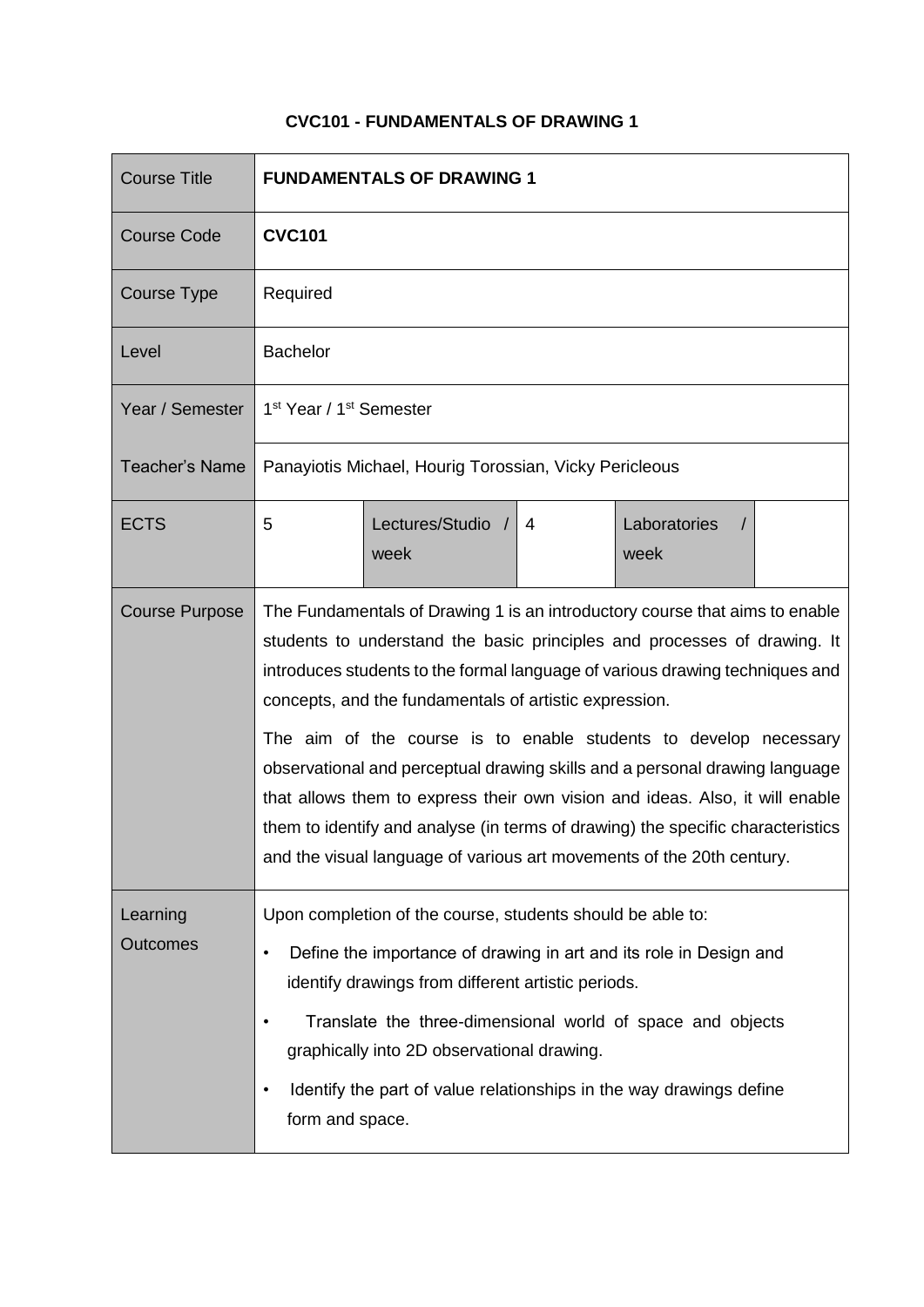|                       | Demonstrate proficiency in a variety of technical and conceptual<br>$\bullet$<br>skills that are fundamental to the drawing process.<br>Discover the principles of composition, proportion and textures,<br>$\bullet$<br>and the basic principles of linear perspective.<br>Analyse various drawing techniques and methods and how these<br>٠<br>could be applied in broader design concepts.<br>Compare and analyse historical and contemporary examples of<br>drawing within a global context.<br>Evaluate the development and visual outcome of the project in<br>group critiques and justify their own results.<br>Develop personal drawing language through different methods and<br>processes.<br>Create a number of drawing compositions to realistically render subjects<br>$\bullet$<br>from direct observation and develop a complex and unique linear style.                                                                                                                                     |              |  |
|-----------------------|-------------------------------------------------------------------------------------------------------------------------------------------------------------------------------------------------------------------------------------------------------------------------------------------------------------------------------------------------------------------------------------------------------------------------------------------------------------------------------------------------------------------------------------------------------------------------------------------------------------------------------------------------------------------------------------------------------------------------------------------------------------------------------------------------------------------------------------------------------------------------------------------------------------------------------------------------------------------------------------------------------------|--------------|--|
| Prerequisites         | <b>NONE</b>                                                                                                                                                                                                                                                                                                                                                                                                                                                                                                                                                                                                                                                                                                                                                                                                                                                                                                                                                                                                 | Corequisites |  |
| <b>Course Content</b> | A. Still life drawing<br>Students are invited to produce a portfolio of work concerning still-life<br>drawings. This project involves drawing from direct observation giving<br>particular emphasis on various elements of composition (line, form, shape,<br>tone, space, texture) using basic techniques and concepts. It also consists of<br>a series of exercises executed in different mediums (pencil, pen, marker, etc.)<br>Designed to develop a personal sketching language through various methods<br>and processes.<br><b>B. Experimental compositions</b><br>Students are introduced to a variety of ways collages can be made. They are<br>expected to produce innovative compositions/ studies using the still-life<br>drawings created in project a. Emphasis is put on forms, negative/positive<br>space and contrast in size/colour/tone/value.<br>An essential part of the course is the study and research of significant drawing<br>styles and movements throughout the history of art. |              |  |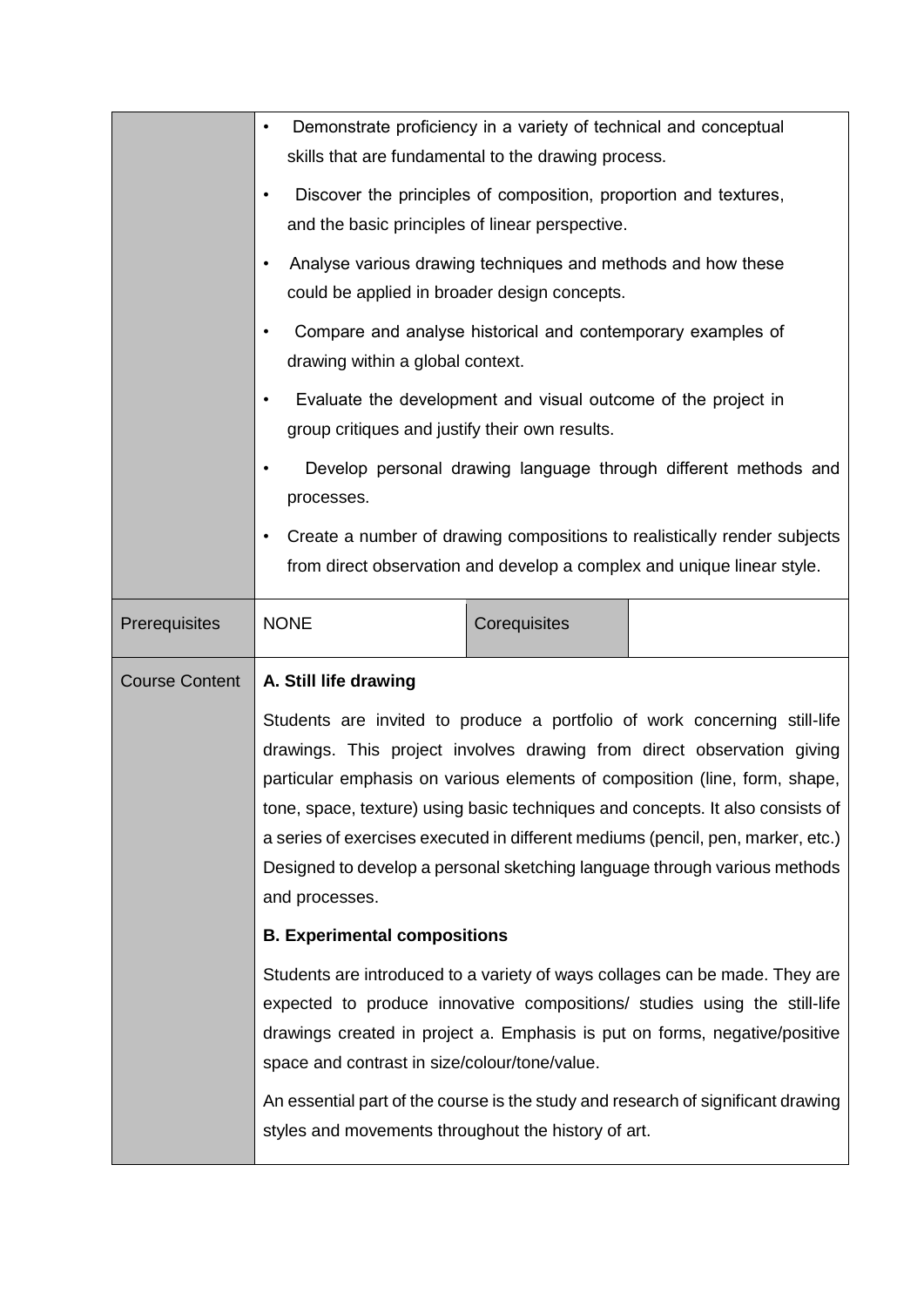| Teaching<br>Methodology | The taught part of the course is delivered through lectures and visual<br>presentations. Extensive project briefing, analysis and visual examples are<br>part of the content. Through in-class practical drawing workshops and short<br>exercises, students are encouraged to experiment and expand their creative<br>vision. Group critiques of students' work allow for a thorough examination of<br>the class progress, while at the same time, the student receives acute<br>feedback on their work. Though the creative use of drawing, sketching,<br>photocopying, and collage, students are further encouraged in developing<br>their work. The e-learning site of the course is also a valuable tool as students<br>can have access to various references as well as notes of class lectures. |
|-------------------------|-------------------------------------------------------------------------------------------------------------------------------------------------------------------------------------------------------------------------------------------------------------------------------------------------------------------------------------------------------------------------------------------------------------------------------------------------------------------------------------------------------------------------------------------------------------------------------------------------------------------------------------------------------------------------------------------------------------------------------------------------------------------------------------------------------|
| <b>Bibliography</b>     | <b>Bibliographical References</b>                                                                                                                                                                                                                                                                                                                                                                                                                                                                                                                                                                                                                                                                                                                                                                     |
|                         | 1. Hruska, L. (Ed.), <i>Drawing from the Modern 1880-1945</i> . MoMA: New York,<br>2004                                                                                                                                                                                                                                                                                                                                                                                                                                                                                                                                                                                                                                                                                                               |
|                         | 2. Hruska L., (Ed.), <i>Drawing from the Modern 1945-1975</i> . MoMA: New York,<br>2005                                                                                                                                                                                                                                                                                                                                                                                                                                                                                                                                                                                                                                                                                                               |
|                         | 3. Hruska L., (Ed.), Drawing from the Modern 1975-2005. MoMA: New York,<br>2005                                                                                                                                                                                                                                                                                                                                                                                                                                                                                                                                                                                                                                                                                                                       |
|                         | 4. Frankel, D. (Ed.), On Line. Drawing through the twentieth Century. MoMA:<br>New York, 2010                                                                                                                                                                                                                                                                                                                                                                                                                                                                                                                                                                                                                                                                                                         |
|                         | 5. Davidson, M. (Ed.), Contemporary Drawing. Key Concepts and Techniques.<br>Watson Guptil: New York, 2011                                                                                                                                                                                                                                                                                                                                                                                                                                                                                                                                                                                                                                                                                            |
|                         | 6. Maslen M. & Southern J. (Eds.), Drawing Projects. An Exploration of the<br>Language of Drawing. Black Dog Publishing: London, 2011                                                                                                                                                                                                                                                                                                                                                                                                                                                                                                                                                                                                                                                                 |
|                         | 7. Kovats T. (Ed.), The Drawing Book. A Survey of Drawing: The Primary<br>Means of Expression. Black Dog Publishing: London, 2005                                                                                                                                                                                                                                                                                                                                                                                                                                                                                                                                                                                                                                                                     |
|                         | 8. Frankel, D. (Ed.), Drawing Now: Eight Propositions. MoMA: New York, 2002                                                                                                                                                                                                                                                                                                                                                                                                                                                                                                                                                                                                                                                                                                                           |
|                         | 9. Dexter E., Vitamin D. New perspectives in Drawing. Phaidon: London, New<br>York, 2005                                                                                                                                                                                                                                                                                                                                                                                                                                                                                                                                                                                                                                                                                                              |
|                         | 10. Schroder K. A., German M., Lahner E. (Ed.), Drawing Now. Hirmer:<br>Albertina, 2015                                                                                                                                                                                                                                                                                                                                                                                                                                                                                                                                                                                                                                                                                                               |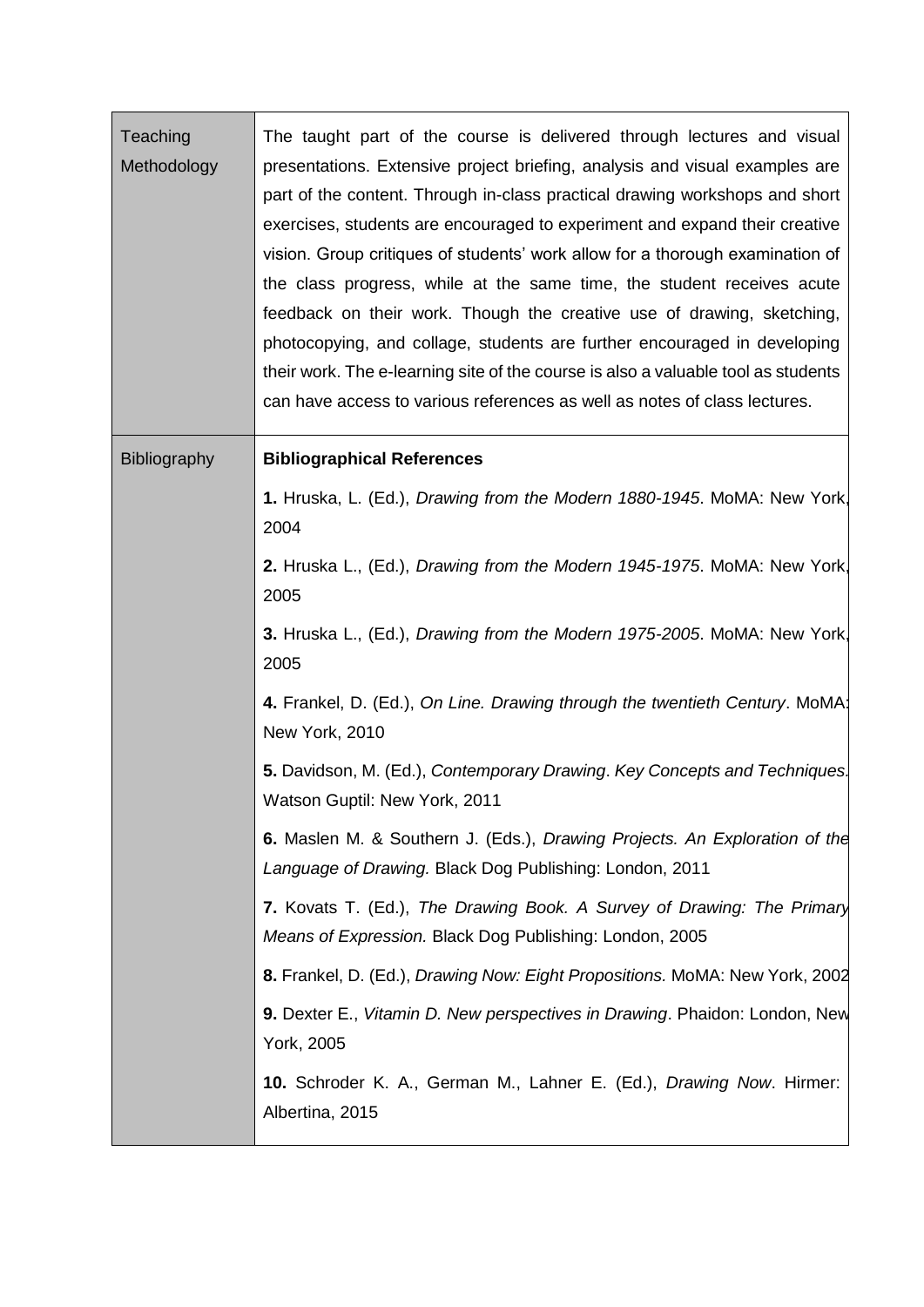|            | 11. Katharine Stout, Contemporary Drawing: From the 1960s to Now. TATE:<br>London, 2014                                                                       |
|------------|---------------------------------------------------------------------------------------------------------------------------------------------------------------|
|            | 12. Marshall R., Sawdon P., Drawing Ambiguity: Beside the Lines of<br>Contemporary Art. I.B. Tauris: London, 2015                                             |
|            | 13. Busch D., Robert Klanten R. (Ed), The Age of Collage: Contemporary<br>Collage in Modern Art. Gestalten: Berlin, 2013                                      |
|            | 14. Busch D., Robert Klanten R. (Ed), The Age of Collage Vol. 2: Contemporary<br>Collage in Modern Art. Gestalten: Berlin, 2016                               |
|            | 15. Clayton M., Leonardo da Vinci: A Life in Drawing, Royal Collection Trust:<br>London, 2018                                                                 |
|            | 16. Tolman V., Goya: Drawings and Etchings. Valene Tolman: 2015                                                                                               |
|            | 17. Glozer L., Greub T., Schama S., Kirk Varnedoe K., (Authors), Del Roscio N.<br>(Editor), The Essential Cy Twombly. Thames & Hudson Ltd: London, 2014       |
|            | <b>18.</b> Zeller R., The Figurative Artist's Handbook: A Contemporary Guide to<br>Figure Drawing, Painting, and Composition. Monacelli Press: New York, 2017 |
|            |                                                                                                                                                               |
| Assessment | Overall, the course is evaluated as follows:                                                                                                                  |
|            | <b>Final Assessment 34%</b>                                                                                                                                   |
|            | Design Intelligence 40%,                                                                                                                                      |
|            | Research and Methodology 20%,                                                                                                                                 |
|            | Experimentation and Analysis 20%,                                                                                                                             |
|            | Time management and Presentation 20%                                                                                                                          |
|            | <b>Course work 66%</b>                                                                                                                                        |
|            | Interim Critique 33%<br>Final Critique 33%                                                                                                                    |
|            | Specific requirements for given projects and the assessment criteria are<br>written down on project briefs that are handed out to students.                   |